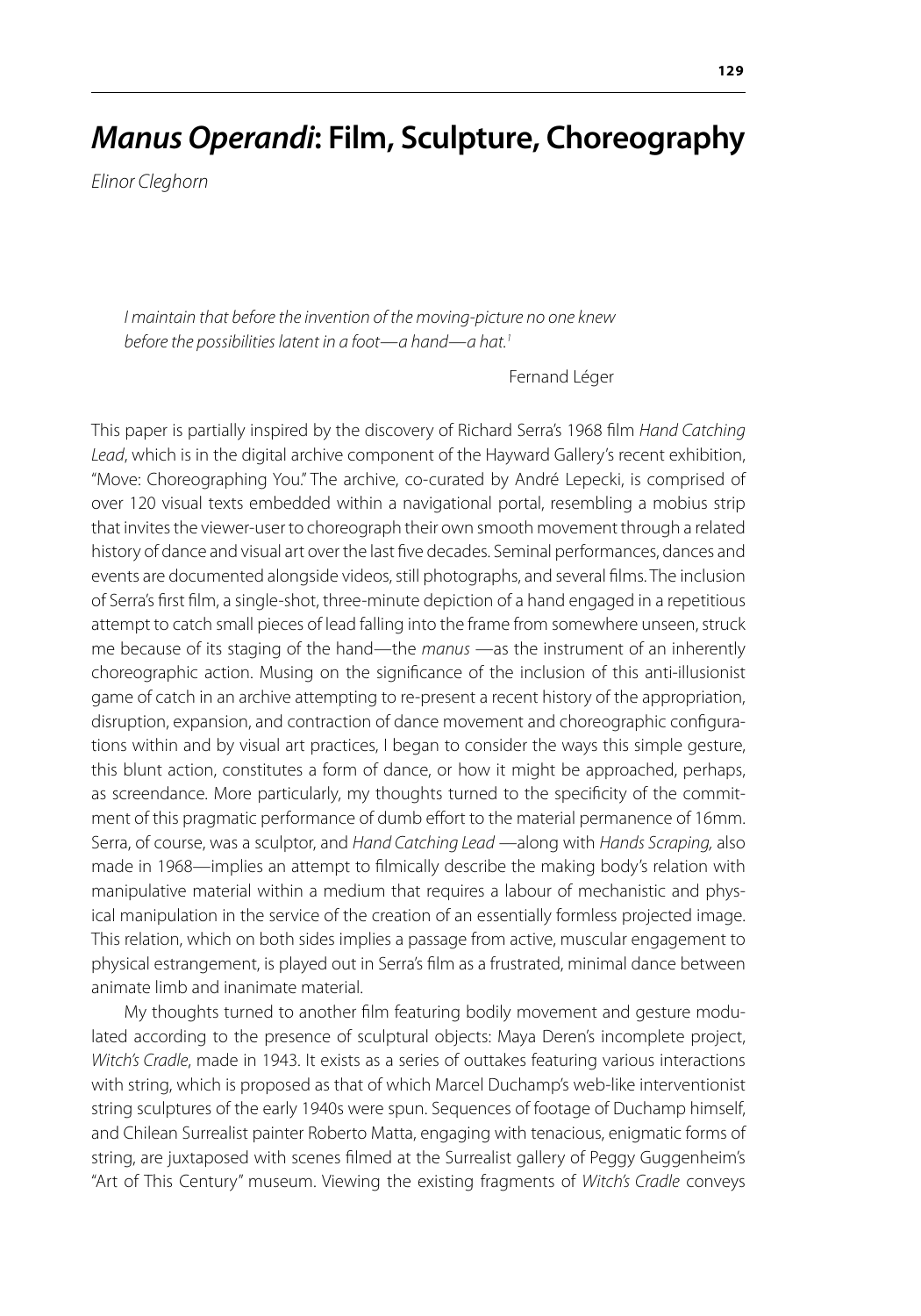the sense—even in this embryonic form—that Deren intended the scenes to unfold on screen according to an intensely rhythmic, strategically choreographed pattern of edits. Broadly speaking, these two films share in common the relation of the body and sculptural forms. More particularly, both consist of staged performances for camera of an encounter between the artists and the material of their manipulation. The activity of the hand, in both films, is centralised as instigating, negotiating the initial "terms" of the making body's productive *enmeshment* with the materials in question. And both, crucially, confer a *ludic* dimension upon this performance of body/form parity, to divergent ends. Where *Hand Catching Lead* configures the initialising moment of tactile attempt underscoring sculptural productive labour as a simple game of aimless catch, *Witch's Cradle* stages a series of encounters between bodies and sculptural forms in which the "subject" appears implicated in some unfathomable puzzle. In this paper I explore the significance of filmic choreographics in rendering a cinematically specific vision of the relationship between body and manipulative materials. Through Serra's *Hand Catching Lead* and Deren's *Witch's Cradle*, I will describe the filmic medium as uniquely capable of visually conjuring the space between sculptural object and active subject as reactive, vital, and animatedly responsive.<sup>2</sup> In addition, I will discuss Daria Martin's *In the Palace*, a film made in 2000, which takes its title from Alberto Giacometti's 1932 diminutive sculptural scaffold *The Palace at 4am*, as a cinematically specific expansion of a compressed form of sculptural space.

## **Enclose and release: Richard Serra's** *Hand Catching Lead*

Richard Serra made his first film, *Hand Catching Lead*, in 1968. This three-minute film of a hand engaged in the repetitious attempt to catch pieces of falling metal, attends focus entirely upon the hand and forearm which, in the visible absence of the rest of the body, "perform the totality of the action."<sup>3</sup> The film presents a durational vision of a muscular act with no discernible ambition save for the momentary and occasionally achieved catch that affords the briefest contact of flesh enclosed about metal. Almost as soon as the object is caught, it is released to fall through the frame. Other metal pieces defy such enclosure and the hand haplessly grasps, too late. For Rosalind Krauss, in *Passages in Modern Sculpture*, the film is "composed entirely of those catches and misses, that—and the sense of the visually disembodied hand's intense concentration on the deed."4

*Hand Catching Lead* stages a thwarted, nominal dance between body and material, inevitability and intervention, effort and occasion. Despite its "disembodied" appearance, there is a sense of full-bodied occupation concentrated within the sinew and muscle of the visually isolated limb. It trembles, shakes; its moves appear interpretative, clumsily intuitive. The metal pieces bear out the inevitability of their weight, of their material property, which contrasts with the apparent conscious behaviour of the hand. Occasionally, the throwing of another metal sheet is beckoned with a "come on" twitch of the fingers. Benjamin Buchloh, in his essay *Richard Serra's Early Work: Sculpture between Labour and Spectacle*, *Hand Catching Lead*, distils into repetitious and clownish activity the universal conditions of bodies condemned to perform the laborious processes of industrial production. This is the hand, argues Buchloh, "of a subjected subject, reduced to the most minute and infinite acts of pointless and fragmented repetition."5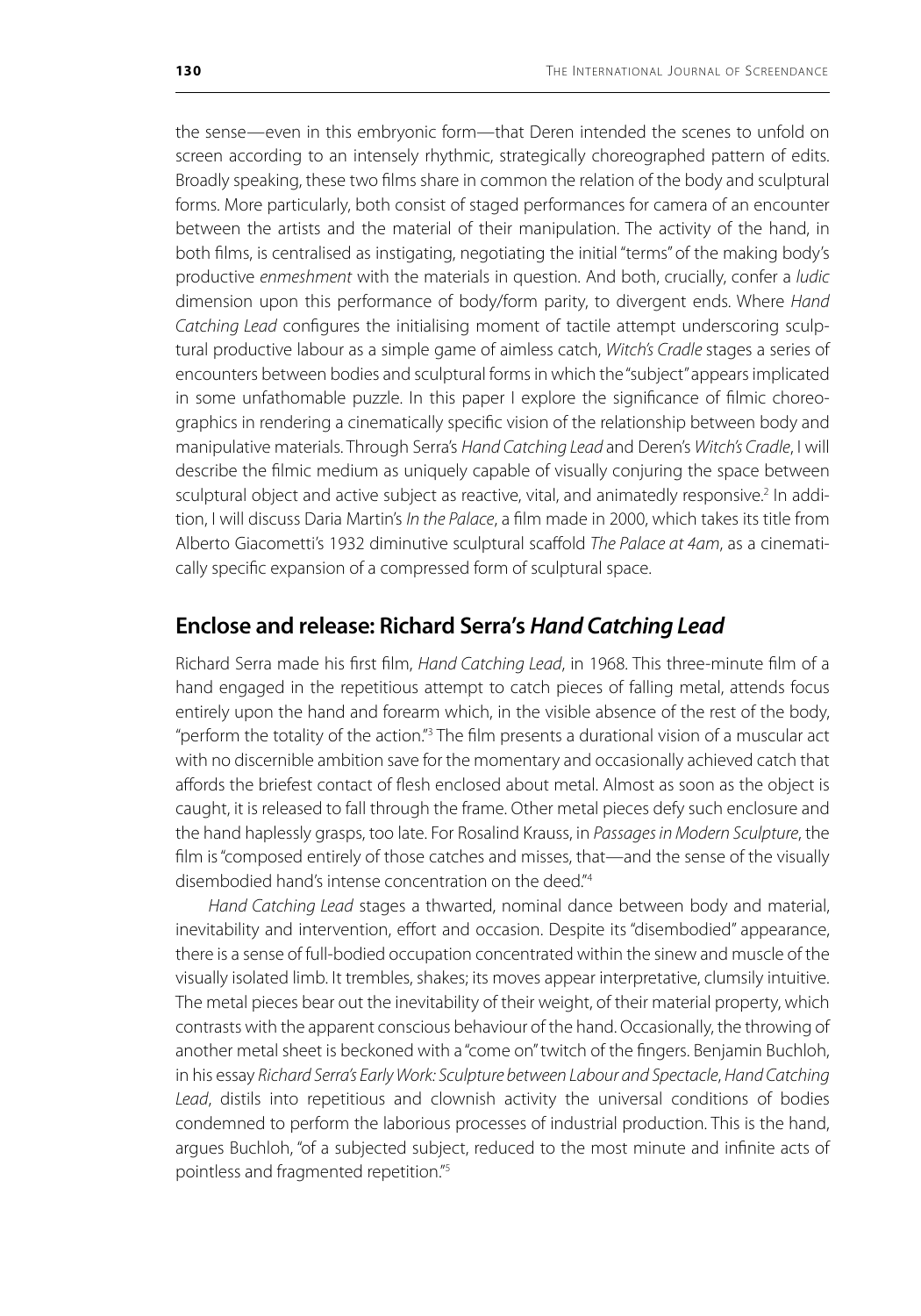I propose that *Hand Catching Lead* offers itself to another viewing-reading, one that does not deny the anti-heroic laborious performance Buchloh registers, but that, in accompaniment, considers the way the film mimes the body's frustrated strive towards a tactility of engagement with objects, matter, or solid forms. The film stages the invisible body and the present hand and arm as posed in readiness for contact with the lead pieces. The viewer, in turn, anticipates the simple rhythmic stresses of the hand opening and either slapping its own skin or interrupting the object's course of fall. Through a choreographic reduction of the profound labour of sculptural process to quotidian gesture, *Hand Catching Lead* brings to mind an imagining of the ways in which manipulative matter—in this case, lead—at once evades and invites tactility. Sheet lead, in the proportions featured in the film, is at once soft and resistant: its essential malleability is visible on screen, as the pieces caught in the hand appear slightly scrunched once released to fall. Lead made molten, on the other hand, is viscous potential: it requires an activity of the body, a precisely productive gesture, to bring it into form before it solidifies, before it inevitably shifts into *resistance*. For Krauss, the act of gestural repetition "performed" in *Hand Catching Lead* is a demonstration of an "almost absurd tenacity" of endeavour she observes as consistent with Serra's sculptural processes at the time of the film's making.<sup>6</sup> She describes how *Casting* (1969) was formed in the act of flinging molten lead into the angle between the floor and the wall, before "pulling away the hardened shape into the center of the room, repeating the gesture, and thereby building a succession of lead strips, as sequential and near alike as waves following one another toward the shore."<sup>7</sup> The fundamentals of Serra's practice around the late 1960s were defined by such active bodily engagement, whereby the work was produced through a particular rubric of physical investment governed and determined by the properties peculiar to the sculptural material. In *Hand Catching Lead*, the hand is *cast* as blunt instrument. The game of blind-catch reasserts that initial moment of inelegant, stumbling contact between body and material that is not yet productive, not yet artistically determinative.

*Hand Catching Lead* consists of the filmed performance of a simple, playful engagement between limb and material wherein two currents of movement, defined by that of the hand action and that of the material's trajectory, occasionally converge in rhythmic contact. Its inclusion in the *Move* archive suggests that we are to receive and interpret this spare, anti-illusionist game of chance played out for camera as a form of dance. The limb moves about the screen in anticipation of the catch; it adjusts its position in accordance with the assumed proximity of the falling object; it *dances* a course upon which choreographic governance alternates between object and hand, between capture and release. The work illustrates something of the filmic medium's capacity to confer a dance-like quality upon engagements between animate bodies and inanimate objects. If we imagine the pieces of lead as constantly trying to outdo the determination of the hand, we might consider that the film plays upon cinema's facility to imbue objects with a lively, animated sense of *object life*. Rachel Moore, in *Savage Theory: Cinema as Modern Magic*, writes of the cinematic treatment of objects as inferring upon them a transformative quality, as shifting them, through a magical reinstatement as image, into *vitality.* Through Jean Epstein's essay "On Certain Characteristics of *Photogenie*," which first appeared in text in 1924 after being given in various incarnations as a lecture in 1923, Moore suggests that objects, through what she describes as "the eminently unreal realm of cinema,"<sup>8</sup> open themselves up to an *animistic* understanding: "(objects) burn bright as constellations of meaning and crackle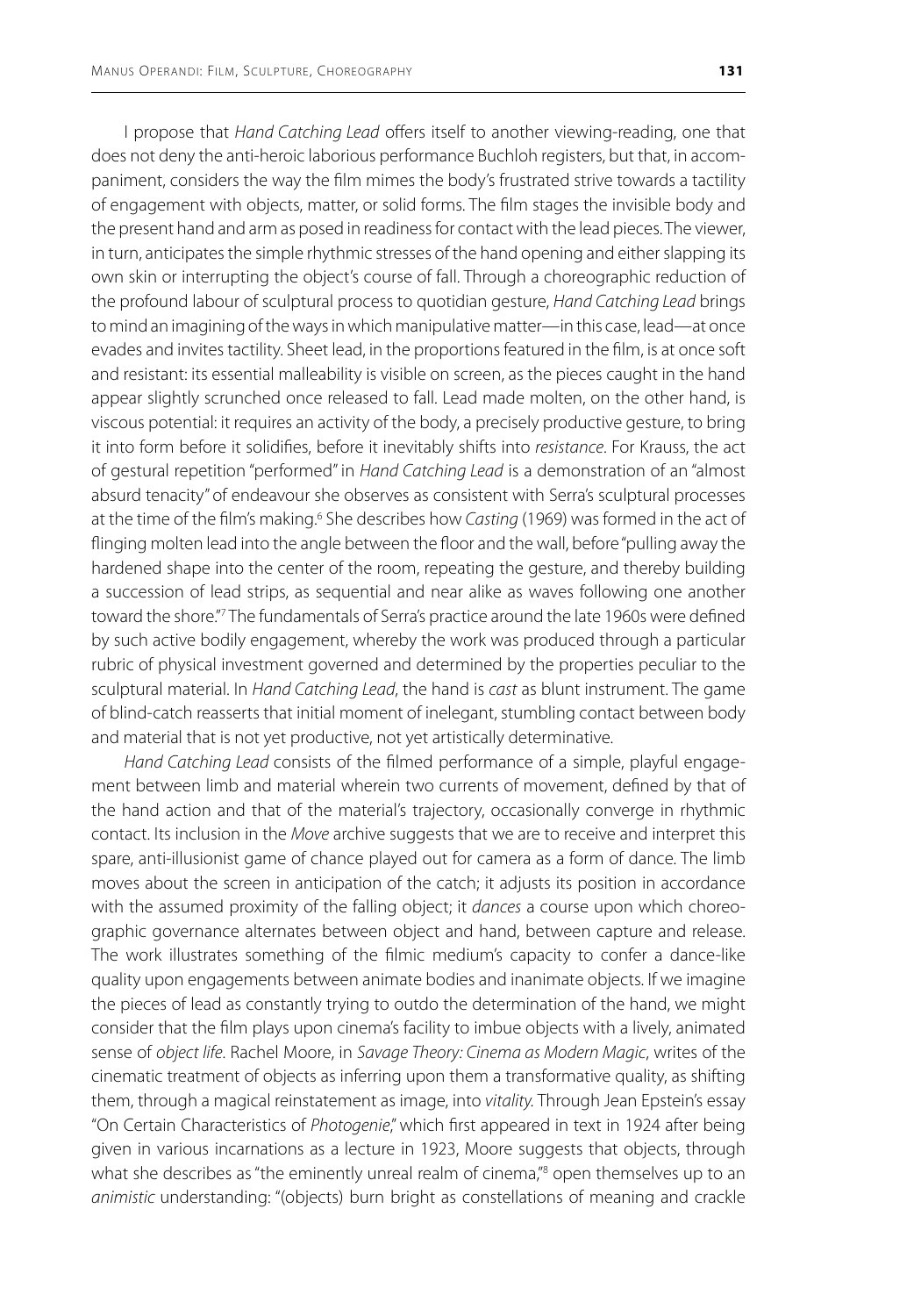with tactile effects; things take on life."<sup>9</sup> It is precisely in the act of being caught that the falling metal in Serra's film—despite the emphasis, through single shot, on the metal's inevitable objective trajectory—becomes a mischievous dance partner to the hand, which in turn appears to take on a quality of *objectnes*, somehowmore instrumental than bodily This brings to mind Kenneth Gross's discussion, in his 2009 essay *The Madness of Puppets*, the scene from Charlie Chaplin's *The Gold Rush*, in which an oneiric transformative force, transposed onto a bread roll with two forks stuck into it, conjures the image of everyday objects moving, as puppets might, with "ballet like grace."<sup>10</sup> Through its focus on the hand as the implement of action, *Hand Catching Lead* choreographically inscribes metal as subject to the slightest transformative force. The hand is configured as the instrumental transmitter of what Gross describes as "animating impulse."<sup>11</sup>

## **Hand-Eye Conundrums: Maya Deren's** *Witch's Cradle*

Maya Deren's *Witch's Cradle*—available to view as a series of outtakes as part of Martina Kudlácek's 2001 documentary, *In the Mirror of Maya Deren*—was made in 1943, and never completed. It features footage filmed at Peggy Guggenheim's "Art of This Century" gallery juxtaposed with scenes of painter Roberto Matta being crept upon by a length of string, and others of Marcel Duchamp attempting to puzzle the material into strategic order through the playing of the finger lacing game Cat's Cradle. Requiring of the hand a sustained yet delicate grasp of string, Cat's Cradle imposes upon the fingers a minute choreography of instrumental movement. Maureen Turim, in her essay *The Ethics of Form: Structure and Gender in Maya Deren's Challenge to Cinema*, describes this "game of geometric transformations of a string loop whose rule is not to disturb the hidden order of the lacing as one passes the loop from player to player" as metaphorically structuring Deren's intriguing  $film<sup>12</sup> In the outtakes we see footage of Matta, bounded, haunted, by a tenacious, omnious$ length of string as it moves across his shoulders. In another scene, the length winds round his neck and pulls his head backward in the mock-mime of a hanging. The string, moved through by actress Anne Matta Clark, Roberto Matta's then wife, seems to symbolically coordinate the geographically estranged yet symbolically coincident spaces occupied by Duchamp and Matta. Duchamp and Matta's tangles with the strangely vital material are juxtaposed with cuts featuring Clark encountering sculptural objects in the Surrealist gallery of "Art of This Century." The objects appear, through Deren's camerawork and the use of trick techniques, imbued with a conspiratorial animism. The string appears to hound Clark, too, as it gradually laces up her arm in one scene, visible as a precluding, unfathomable string sculpture in another, or pulled taut, patterned through her fingers, in one of the film's most arresting fragments. There is a strong sense that Deren intended the film to be structured in accordance with a rigorous yet determinably puzzling logic. Scenes are repeated, glances and poses shot from multiple angles are juxtaposed in dynamic edited sequences, still poses and isolated hand actions are cut against perambulatory impressions of sculptural space. *Witch's Cradle* illustrates Deren's concern to simultaneously transpose and counteract the overwhelming sense of unhinging strangeness imposed upon the viewing subject in affective receipt of the Surrealist art object. As Clark's encounters with the objects and forms suggest a gathering unravelling of a sense of "self," Deren's edits and cuts become more rhythmically strategic, more consciously choreographic in structure. For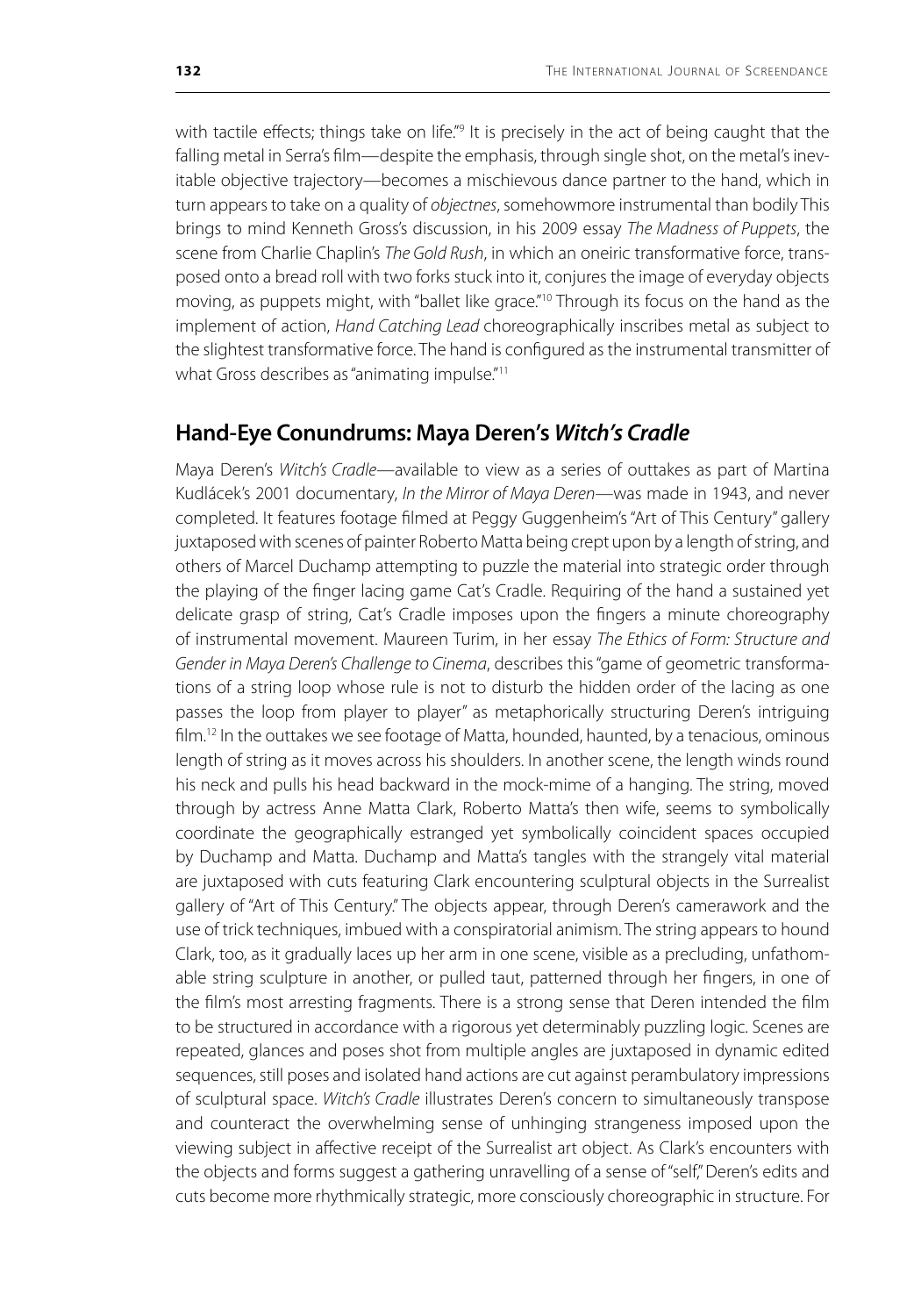Turim, in her discussion of Deren's use of childhood games as the very basis for organising filmic sequences, such structural reference to forms of play, which imply an innocent yet deeply invested ritualised activity, "become [Deren's] way of linking the modern audience to the ritual participation in art she seeks as antidote to a modernity hollow of meaningful ritual."<sup>13</sup>

Deren's use of game as a symbolic configuration, as a device in establishing the form of encounter between individual subjects and subjects and space, is a key facet of her "choreocinematic" conceit. In an article published in *Film Culture* in 1965, Deren proclaims her regard for children's games as the "ultimate in original, secular ritual." She writes:

Often they [games] are created by the players themselves, but even when they are "learned," the tradition is not so much an inviolable authority for the form as it is a suggestion which may be modified, elaborated, combined with others, etc. What is important is that while the tradition is easily violable, the form, once established in its immediate terms, is as rigidly executed as if it had an exterior, traditional obligation.14

Such conception of film as a specially integrated form—as, in Deren's words, a "controlled manipulation" defined not by the nature of its content but by the concept of its method was for Deren absolutely intrinsic to her conjuring of "film dance or dance on film."<sup>15</sup> In her writings on *Ritual in Transfigured Time*, a film completed in 1946 in which the movements of guests at a cocktail party become a choreographic configuration from which a dance duet between Frank Westbrook and Rita Christiani extends, Deren identifies the film as operating according to a unifying choreographic concept, wherein all constituent movements, "stylised or casual, full-figured or detailed—are related to each other, both immediately and over the film as a whole."<sup>16</sup> The game of "statues" played out in *Ritual in Transfigured Time* integrates dance action and physical play across a choreographic stratum. The players swing each other by the hand before letting go, twirling away with the force of the spin until their movement is arrested "in a poignant still pose, an action sculpture that bears the trace of the spin."<sup>17</sup> Deren's inferring of a dance-like quality upon the movement and action of her screen bodies is characteristic of what I describe as a visible instance of *technological enmeshment*, whereby the facility of filmic technique to, for example, freeze the body in statue pose, calls the viewer forth to attend to the cinematic specificity of the occasion of movement or gesture. Often in Deren's films this occurs to embellish or extend the physical, "human," appearance or limits of movement performed for the camera. In *A Study in Choreography for Camera*, Talley Beattey's now iconic sustained leap was achieved through the use of multiple camera angles applied to the capturing of his ascent and descent, cut across several frames. Crucial to Deren's composition of what she described as this "idealised, floating leap" was the transcendence of the gravitational logics of bodily movement, achieved through cinema's technological facility in proposing an elastic expansion of temporality.<sup>18</sup> Beattey's muscular initiation of the movement, committed to camera, becomes a sustained impossibility on screen through the edited juxtaposition of photographed stages of originating movement. If children's games for Deren constituted the opportunity for collaboration, modification and elaboration of action within an enclosure of formal constraints, then in her conjuring of dance for film or filmic dance, the body's muscular logic can be approached as a strategic constraint, a given form that offered itself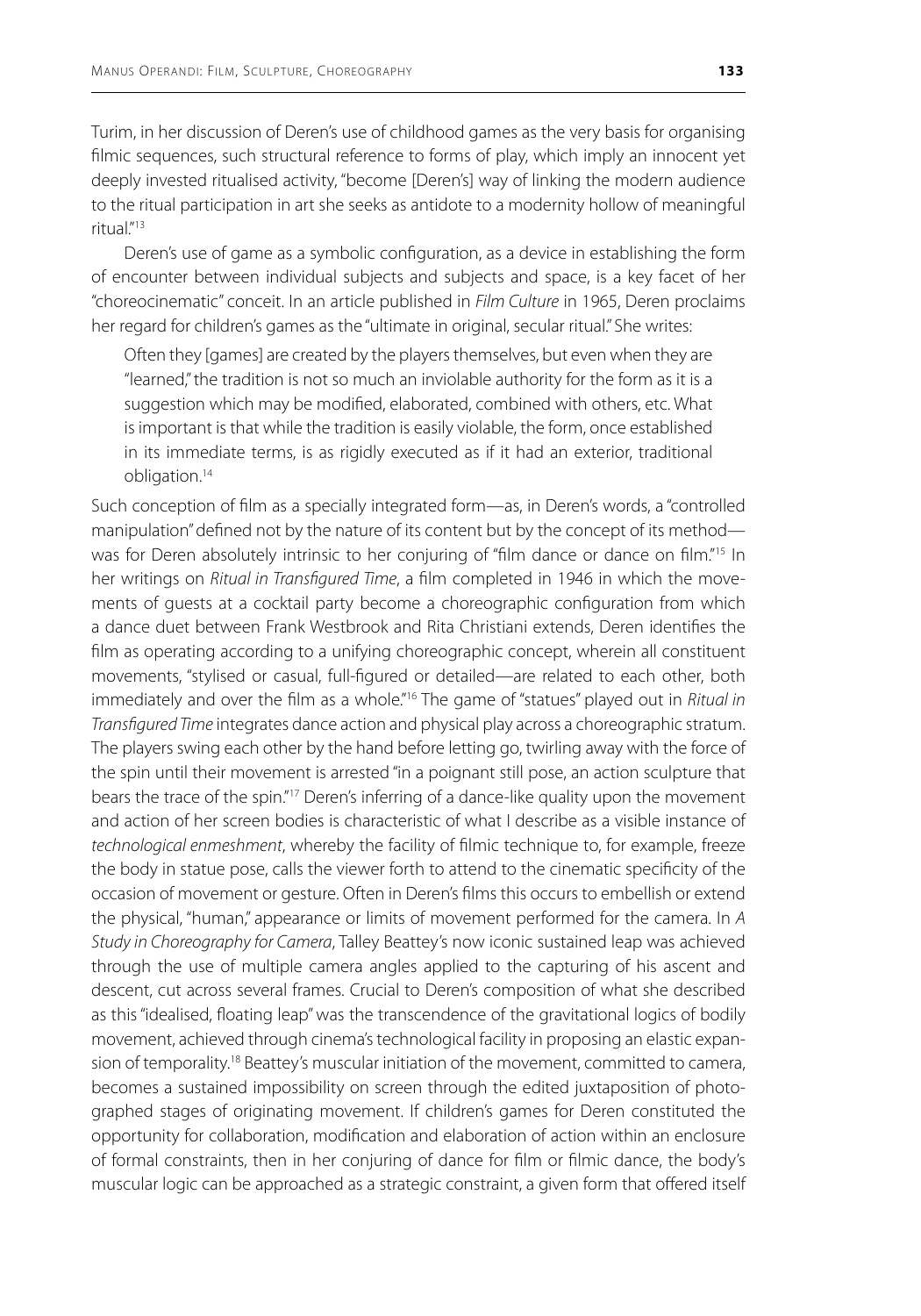up to transcendence through cinematic means. In *A Study in Choreography for Camera*, dance becomes a strategy for Deren's filmic conjuring of the imagined, latent potential enclosed within the modern body. In turn, the dancing screen body is configured as the very site for the demonstration, as Deren describes, of the active potential of "techniques peculiar to the motion picture camera."19

In *Witch's Cradle*, the material string functions as a conceptual strategic motif, binding three disparate players in a game the rules of which are unclear. It seems to function as a symbolic object, "passing" from player to player as it creeps across scenes or locations, unravelling or tightening in various formal configurations. Deren's utilisation of string as a filmic device is particularly intriguing. It appears in some scenes as an uncannily animate object, apparently moving autonomously and capable of some silent violence. In others, it takes sculptural form, impeding Clark's movement around the gallery space or subverting the appearance of proximal art objects. Whilst the fragmented outtakes of *Witch's Cradle* were never reconciled into a completed filmic complex, nonetheless the sense is one of Deren intending the work to cinematically extend the affective force of Duchamp's spatially interventionist string sculptures. In 1942, Duchamp was asked by André Breton to oversee the installation of the retrospective "First Papers of Surrealism" at New York's Whitlaw Reid Museum. The show had a scarce budget, and paintings were hung unsatisfactorily on rows of temporary screens. Krzysztof Fijalkowski, in his essay *Marcel Duchamp, Surrealist Exhibitions and Restless Space*, writes of Duchamp's solution, which involved the winding of one mile of string around the room, over, above and between the exhibits. The installation operated to disrupt and destabilise the proposed and expected relation of viewer and artwork, whilst, to follow Fijalkowski, simultaneously opening up a nexus of uncanny visual opportunities:

Duchamp's intervention effectively hamstrung the conventions of visiting, moving around and viewing the gallery and its contents, unravelling and fracturing the very act of looking that artworks purported to invite. At a stroke, space could become inviable in normal mode, yet strangely visible, where twine could articulate hidden vectors of relationships and meanings, the migrations of the eye finding "invisible" space, the negative gaps between objects and subjects now seeming activated and in tension.<sup>20</sup>

One might imagine that Deren, in the making of *Witch's Cradle*, took as her point of departure the occlusive, membrane-like functionality of the string in sculptural form. String, as sculptural material installed about the totality of a room, has the capacity to dismantle the feasibility of movement around a given space. In its form as open textile sculpture not solid but somehow peculiarly arterial—it invites a complete visual re-appropriation of that space's assumed modality: it forces one to *look again* from a physically preclusive vantage point. Deren attempted to cinematically transpose the sense of spatial subversion effected by the installation of this web of string by staging the "negative gaps" between viewing subject and gallery objects as precisely "activated and in tension." And that sense of activation, of tension, instantiated by the experience of being *with* sculptural objects, is externalised in Deren's film through the conjuring of instances of uniquely cinematic illusion. The space between viewing subject and art object is imagined and presented as ominously responsive. The centralised appearance of the hand, reaching out to touch,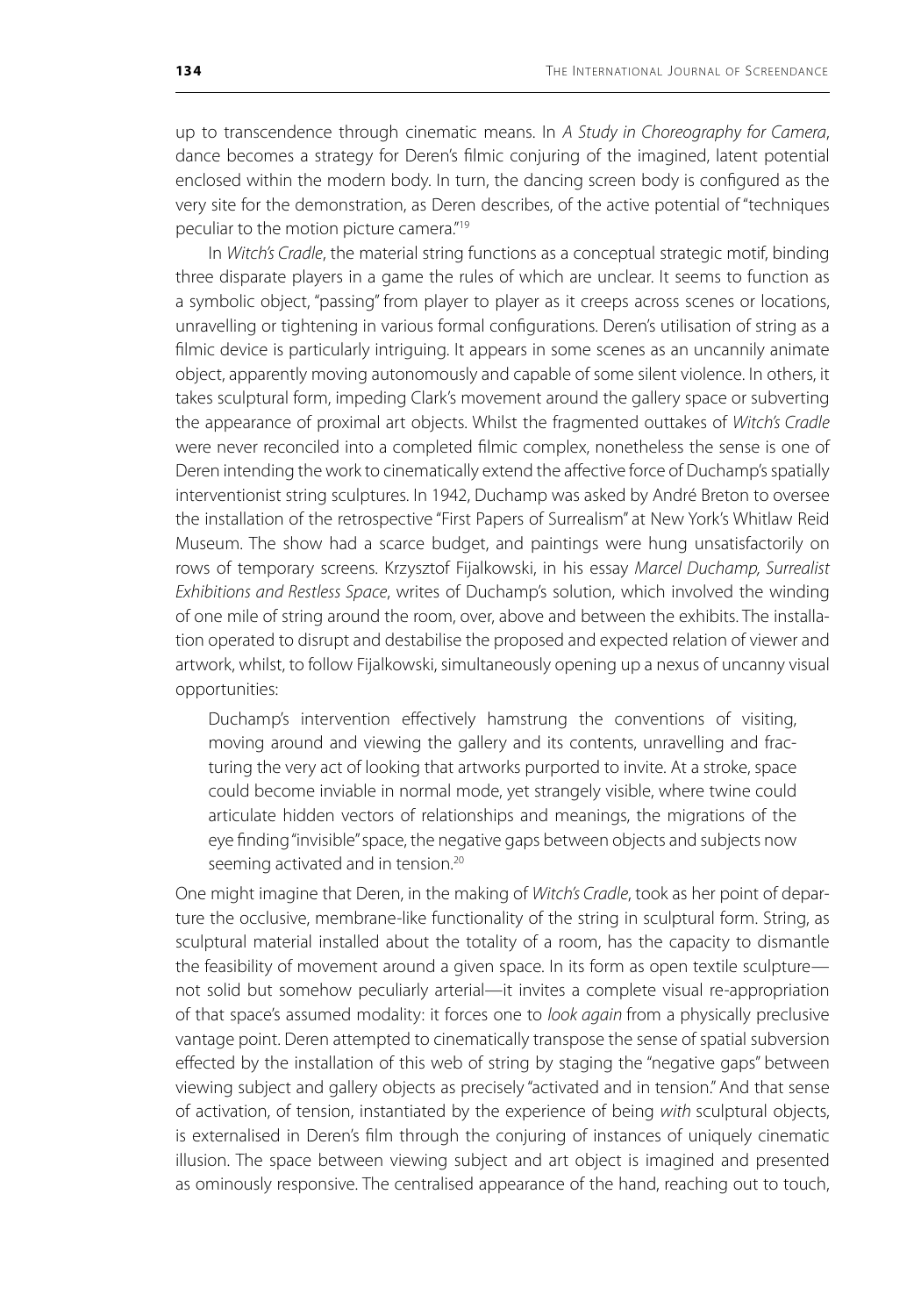for example, a stack of blocks etched with obscure symbols that proceed to float away, unbidden, suggests that Clark gesturally activates the encountered forms into *object life*. The film is suffused with symbols of witchcraft; in one scene Clark appears with a pentagram drawn on her forehead, in another she goes to retrieve a cloak from its position on the floor and, through the facility of reverse motion, it floats up into her outstretched hand. In *Points of Resistance: Women, Power and Politics in the New York Avant-garde Cinema, 1943– 1971*, Lauren Rabinovitz discuses Deren's making of *Witch's Cradle* with Roberto Matta as an indication of her sympathy with his valorisation of automatist art practices in giving visual form to the realms of the psychical and unseen. "Pure psychic automatism," referred to in Breton's 1924 *Le Manifeste du Surréalisme* as the definitive mode of Surrealist verbal and written expressions of "the true function of thought," was initially practiced through automatic writing, before expanding into *graphic automatism* at the instigation of André Masson.<sup>21</sup> Automatic drawing instituted the hand as the instrumental conduit of the subconscious: by freeing mark-making from the strictures of representation and ration, Surrealist purveyors of the technique believed the practice actively harnessed and revealed something of the artist's psyche. Whilst Matta's particular encouragement and practice of automatism in painting coincided with the Surrealist determination, his interpretations of its psychical ends were divergent. He believed the very activity of automatist practice to be a "live" enactment of patterns of thought, the tools of use and their manipulation rational agents grasping and shaping the irrational flow of the unconscious.<sup>22</sup> Whilst Deren considered the essential spontaneity of such practices impossible to translate into the act of filmmaking, being as it was the art of recapitulating existing realities, she nonetheless indicates in her writings a belief in cinema's specific facility to conjure the subliminal, which resonates with Matta's thoughts on the function of automatism. In her article, "Cinema as an Art Form," published in *New Directions* in 1946, Deren describes how the filmic medium, in her words, is "especially equipped" to reveal the "external universe . . . as an active, creative force."23 In a statement evocative of *Witch's Cradle*, Deren writes of cinema's unique "capacity for animating the ostensibly inanimate, for re-relating the ostensibly immobile" as a demonstration of the medium's suitability for *giving vision* to such collectively shared unconscious "forces." Through the animistic characterisation of Surrealist art objects, and emblems of witchcraft, already imbued with automatist and mythic significance, Deren attempted to externalise and articulate a sense of "psychological self-awareness."<sup>24</sup>

Unable to fully translate into cinema's two-dimensions the weight and volume of the Surrealist gallery's intrusive three-dimensionality, Deren instead configured a uniquely filmic vision of this space, moving up, around and throughout the gallery as the insidious string might have done. Her camera pans vertiginously about the string sculpture; artworks are briefly visible through its geometric contortions. The sense that this static, occluding membrane has the capacity to disrupt spatial comprehension is dizzyingly extended through Deren's mobile camera work. This atmosphere of volatility, a cinematic registration and transposition of the sense of spatial instability affected by Duchamp's string sculpture, images the spaces proposed in the film's fragmented sequences as psychological projections. Deren's concern, as Rabinovitz suggests, to filmically articulate a sense of psychological awareness without, as she writes, "defining it through a 'lack' of rationality,"<sup>25</sup> is played out in the existing fragments of *Witch's Cradle* through the intensely rhythmic manipulation of shots and sequences. Yoking the configurations of string as sculpture and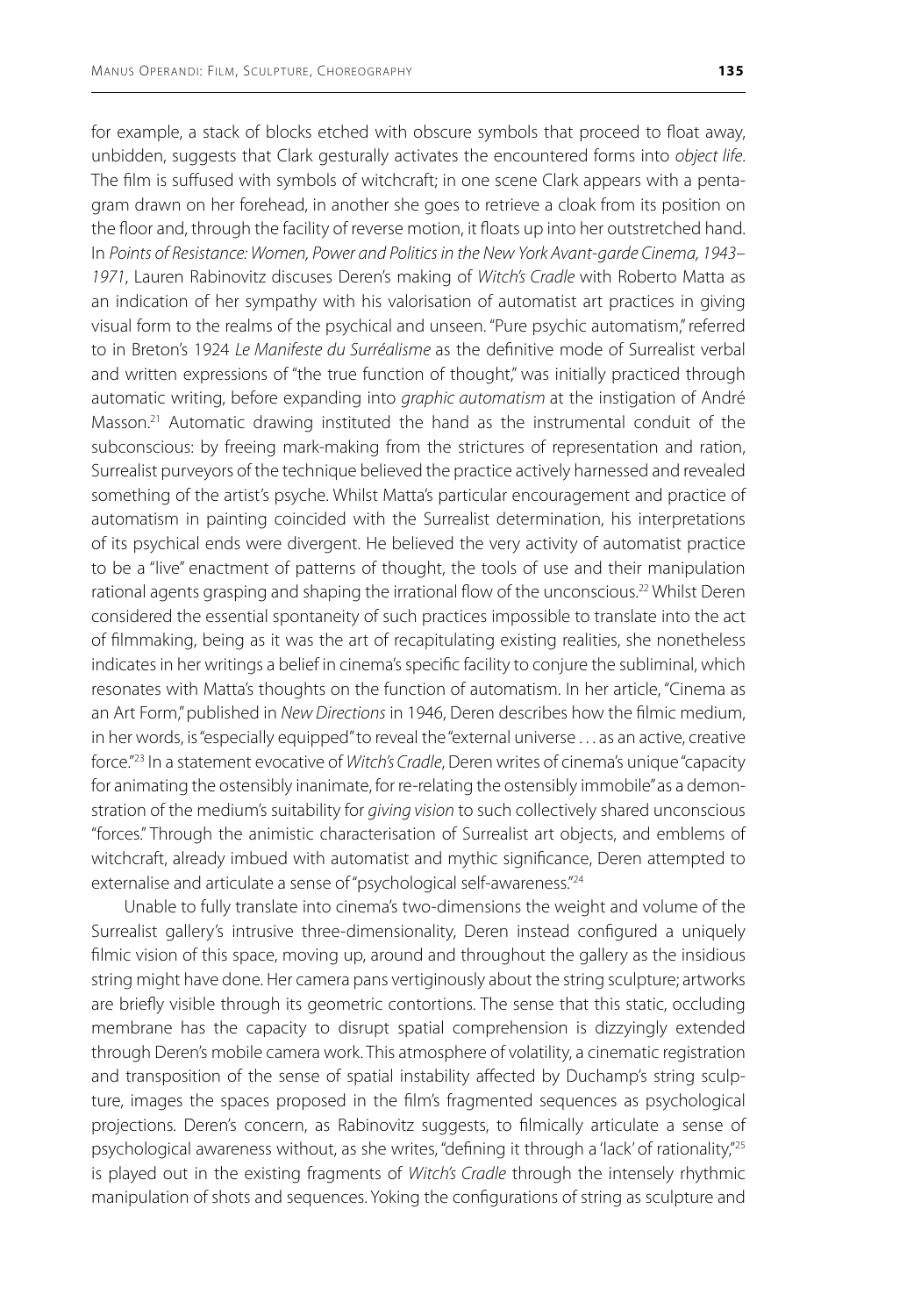as game is a choreographic implication. Deren translates this implication into filmic form, describing a psychologically disruptive space through an integral structural logic.

Both Serra's *Hand Catching Lead* and Deren's *Witch's Cradle* cinematically configure the affective relation of body and sculptural form through the staging of choreographic encounter. For Serra, the simple play of hand action in the repetitious execution of anticipatory gesture constitutes a choreographic sequence, and the material, in turn, is afforded a curiously animate quality. In Deren's hands, mechanistic animation and puppet-like artistry configure the space between body and sculptural object as reactive, as strangely contagious: there is the sense that in being touched, the objects touch back, as it were. In staging a series of engagements with the material Duchamp employed in a deliberate dematerialisation of the notion of weight and heft proposed by sculptural objects, Deren extends the transposition of the "actuality" of sculptural form within the "virtuality" of cinematic space. The *eventness* of tactile encounter between mute object and active subject is precisely what is staged in both Deren and Serra's visual configurations of the relational space between sculptural material and active body. The dynamism implied by this relation is conjured through the filmic medium's unique facility to imbue objects and materials with a previously only imaginable *reactive* quality.

## *In the Palace* **(at 4 am)**

Deren's attempts to ally camera vision with the subversion of spatial impression, affected by Duchamp's string sculpture, demonstrates how sculptural form might in fact instantiate specifically cinematic registrations of space. The way sculpture might function not as cinematic obstruction but as cinematic device is explored most poignantly in another, more recent treatment of the relation of screen bodies and sculptural frames, Daria Martin's *In the Palace* of 2000.26 *In the Palace* takes its title from Alberto Giacometti's 1932 work *The Palace at 4am*, a small structural scaffold made of wood, glass, wire and string, inhabited by strange forms and suggestions of figuration. Martin constructed a model of Giacometti's sculpture that could inhabit the proportions of a human; when completed it measured over twenty-five feet high and was installed in a disused sports arena. Martin's structural frame becomes the stage set for something approaching a *tableaux vivant* of dancing bodies stilled in pose or clasped in static embrace, partially dressed in homemade costumes and embellished with reflective materials. For me, the film is oddly reminiscent of the "We're in the Money" number, choreographed by Busby Berkeley, in *The Gold Diggers of 1933* —not least because of a nod to *Gold Diggers* ' coin-like head dressing and scanty costume. There is something in the quality of the camera work and the panning movement around this open structure that at once stages and contains the film's performers that evokes the way those Berkeley spectacles plunge the viewer headlong into beyond-human perspectival dimensions which pose a porosity between the mechanistic and the sensual. As Catherine Wood puts it, in a 2005 article on Martin's practice entitled *The One and the Many*, "the artist stages a direct level of sensory communion with the viewer which temporarily suspend for the viewing subject the fact that they exist on the worldly plane. This is part of the fantasy of becoming immersed in the work, at least."<sup>27</sup>

During Martin's film, the camera pans about the scaffold whilst the contained performers mostly remain tremblingly posed, as breathing statues or fleshly idols. Where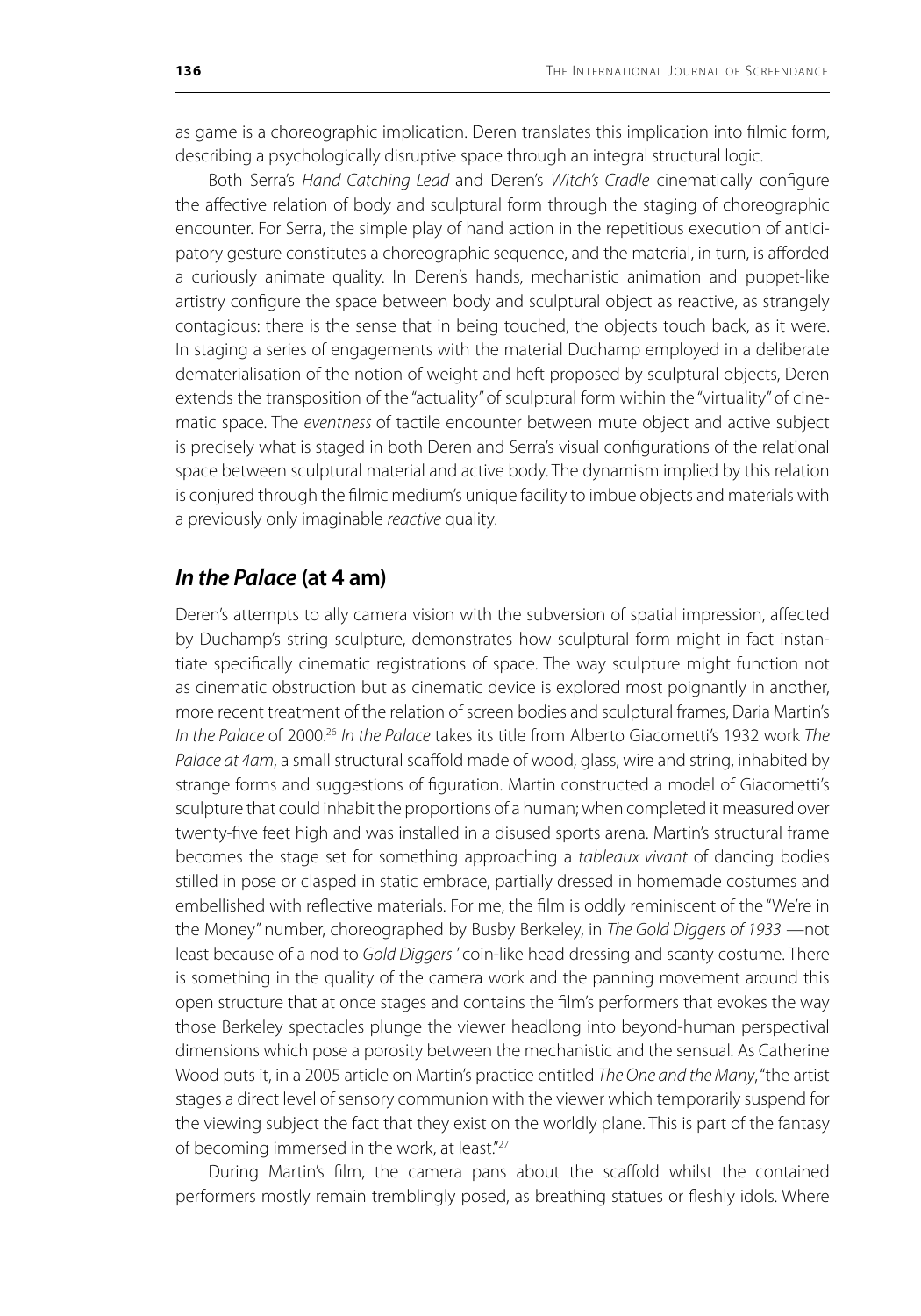Serra and Deren filmically configure the relation between body and sculptural form as an active encounter choreographed for camera, Martin re-imagines a diminutive sculptural object as a film set, re-appropriating an existing form for the specific purpose of cinematic exhibition. She writes of her fascination with Giacometti's *The Palace at 4am* as deriving from the imagined impression of a latent vastness embedded within the object's diminutive proportions: in Martin's words, the "idea that sparked *In the Palace* was a desire to literally realise my own fantasy to inhabit this small sculpture, to blow it up to human dimensions and to populate it with performers."<sup>28</sup> Underscoring the film's conception and realisation is the idea of a passage from compression to expansion and back again. Writing of *In the Palace*, Martin notes the way in which the performance of filmic projection returns the constructed, "real world" event of filmmaking to the ephemeral presence of cinematic dream. The still photographed instances, embalmed by light upon the celluloid strip, resemble in Martin's imagination a maquette or model, a permanent registration of space and action laboriously constructed and dismantled in the service of the creation of the film properly speaking, which, in projection, expands into visual purpose.<sup>29</sup> According to Rosalind Krauss, Giacometti made *The Palace at 4am* during a time when he believed the sculptural object must be unanchored from his aesthetic calculations, that it must bear neither impression of his touch nor "evidence of his own manipulation. It was to be a *projection* of desire rather than a product of something painstakingly wrought."30 *In the Palace* and *Witch's Cradle* can be received as cinematic projections of the oneiric potential of sculptural forms. Both derive from an exploration of the inherent tension between the laborious pragmatisms yoking sculptural and filmic production, and the inevitable expansive estrangement of the work within spectorial space.

Whilst Deren and Martin's films seem at odds with Serra's anti-illusionist, positively *perspiratory* performance for camera, all three works filmically conjure some degree of the affective force of sculptural encounter. And all three attend to the way film, as a two-dimensional, essentially immaterial projection, can conjure this force through a choreography of action, gesture, or still pose which ultimately transposes the internal, embodied receipt of object and materials into external, almost *graphic* performances of the body. Redolent in Serra's, Deren's, and Martin's filmic explorations of, perhaps, what happens in the *spaces between* the receiving, making, performing body, and the structure, material, or object of their receipt, is a sense of the artist's attempt to conjure (to paraphrase Martin) an "ephemeral expansion" of the choreographic labour implied by sculptural production within a qualitatively different dimension of spectatorial space. To close, I will turn to a passage from Stan Brakhage's seminal essay *From Metaphors on Vision*, which informed my thinking as I attended to these three works so embedded with the weighted sense of film as originating in physical investment: of film as, essentially, *manus operandi*. On "what reflects from the screen," Brakhage writes:

Believe in it blindly, and it will fool you ... Believe in it eye-wise, and the very comet of its overhead throw from projector to screen will intrigue you so deeply that its fingering play will move integrally with what's reflected, a comet-tail integrity which would lead back finally to the film's creator.<sup>31</sup>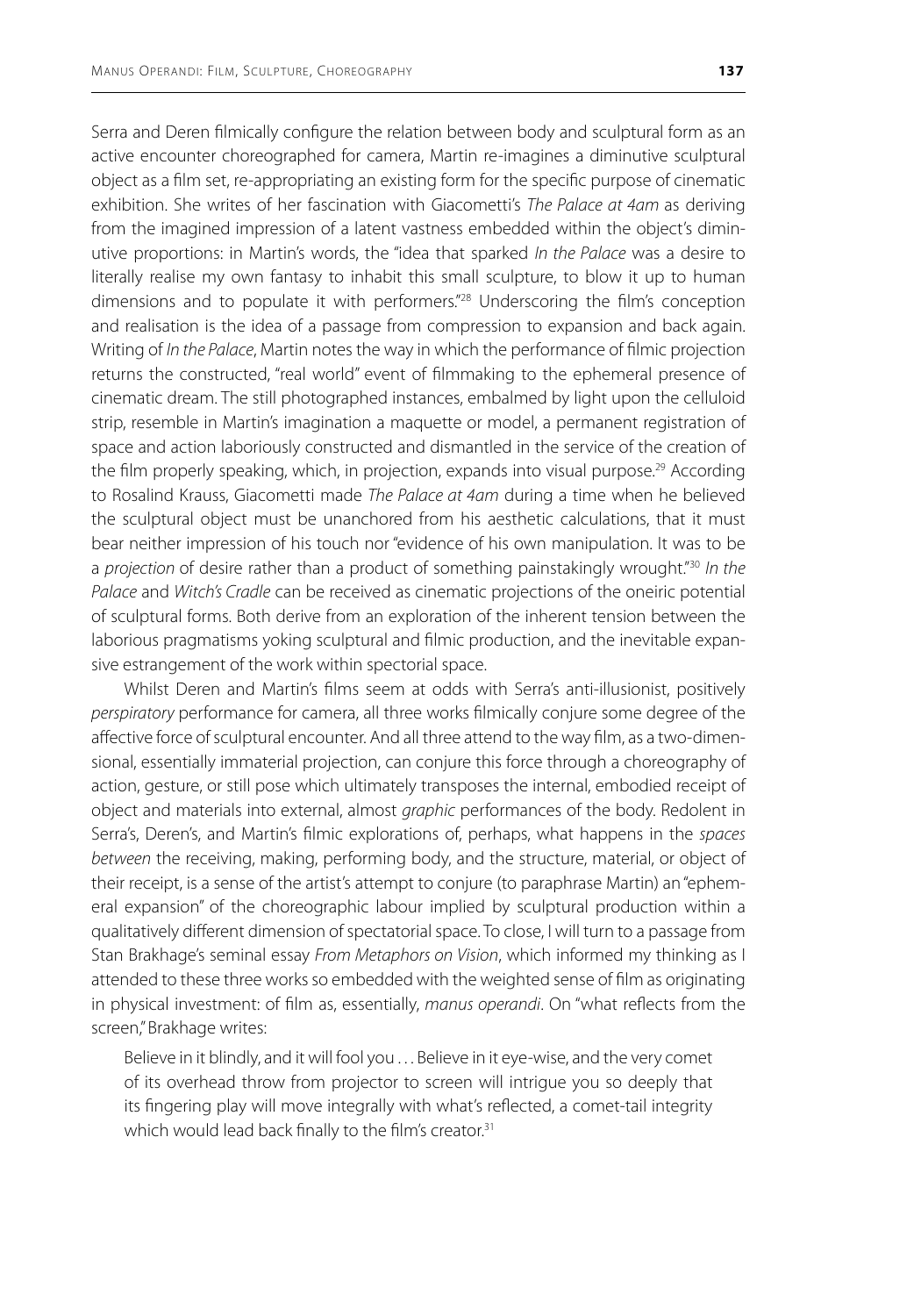#### **References**

- Brakhage, Stan. (1963) "From *Metaphors on Vision.* " In *The Avant-Garde Film: A Reader of Theory and Criticism*. Edited by P. Adams Sitney. New York: Anthology Film Archives, 1987.
- Breton, André. "Le Manifeste du Surréalisme." 1924. Accessed April 20, 2011. http://www.tcf.ua.edu/Classes/ Jbutler/T340/SurManifesto/ManifestoOfSurrealism.htm.
- Buchloh, Benjamin H.D. "Richard Serra's Early Work: Sculpture between Labour and Spectacle." In *Richard Serra: Forty Years,* edited by Kynaston McShine and Lynne Cook, 43–60. New York: The Museum of Modern Art, 2007.
- Elder, R. Bruce. *Harmony and Dissent: Film and Avant-garde Art Movements in the Early Twentieth Century*. Waterloo, ON: Wilifrid Laurier Univ. Press, 2008.
- Fijalkowski, Krzysztof. "Marcel Duchamp, Surrealist Exhibitions and Restless Space." In *The Surreal House*, edited by Jane Alison, et. al. New Haven: Yale University Press and the Barbican Art Gallery, 2010.
- Gross, Kenneth. "The Madness of Puppets." *The Hopkins Review* 2, no.2 (Spring 2009): 182–205.
- Krauss, Rosalind E. *Passages in Modern Sculpture*. Cambridge: M.I.T Press. 1994.
- Martin, Daria. "Daria Martin in conversation with Yilmaz Dziewior and Beatrix Ruf." Accessed April 20, 2011. http:// www.dariamartin.com/docs/texts.htm#ruf.
- McPherson, Bruce R., ed. *Essential Deren: Collected Writings on Film by Maya Deren*. Kingston, New York: Documentext, 2005.
- "Move: A Digital Archive." *Move: Chorepographing You*. *Hayward Gallery*. Accessed Janurary 8, 2011.
- Moore, Rachel O. *Savage Theory: Cinema as Modern Magic*. Durham: Duke University Press, 2000.
- Rabinovitz, Lauren. *Points of Resistance: Women, Power and Politics in the New York Avant-garde Cinema, 1943–1971.* Chicago: University of Illinois Press, 1991.
- "Roberto Matta," by Martica Sawin. *Latin American Masters*. Accessed April 20, 2011. http://latinamericanmasters. com/english/artist\_matta\_essay.html.
- Turim, Maureen. "The Ethics of Form: Structure and Gender in Maya Deren's Challenge to Cinema." In *Maya Deren and the American Avant-Garde*, edited by Bill Nichols, 77–102. Berkley: University of California Press, 2001.
- Wood, Catherine. "The One and the Many." *Daria Martin*. Accessed April 20, 2011.

#### **Notes**

1. Fernand Léger, "A New Realism—The Object (Its Plastic and Cinematographic Value)," from *Little Review* 11, no. 2 (1926). Quoted in R. Bruce Elder, *Harmony and Dissent,* 165.

2. Both *Hand Catching Lead* and *Witch's Cradle* were included in a Lux touring program, entitled *Describing Form,* curated by Lucy Reynolds. *Describing Form* premiered at the Henry Moore Institute and Tate in 2005, before touring UK venues. The program included Deren's *Witch's Cradle* and Serra's *Hand Catching Lead*, alongside works by Daria Martin, Marie Menken, and Hannah Wilke, among others, in a programme that sought to explore how the weight and space implied by sculptural form has been filmically described.

- 3. Rosalind Krauss, *Passages in Modern Sculpture*, 243.
- 4. Ibid., 244.
- 5. Benjamin H.D Buchloh, "Richard Serra's Early Work," 57.
- 6. Krauss, 244.
- 7. Ibid.

8. Rachel O. Moore, *Savage Theory*, 73.

9. Ibid.

10. Kenneth Gross, "The Madness of Puppets,"183.

11. Ibid, 182.

- 12. Maureen Turim, "The Ethics of Form," 8.
- 13. Ibid.